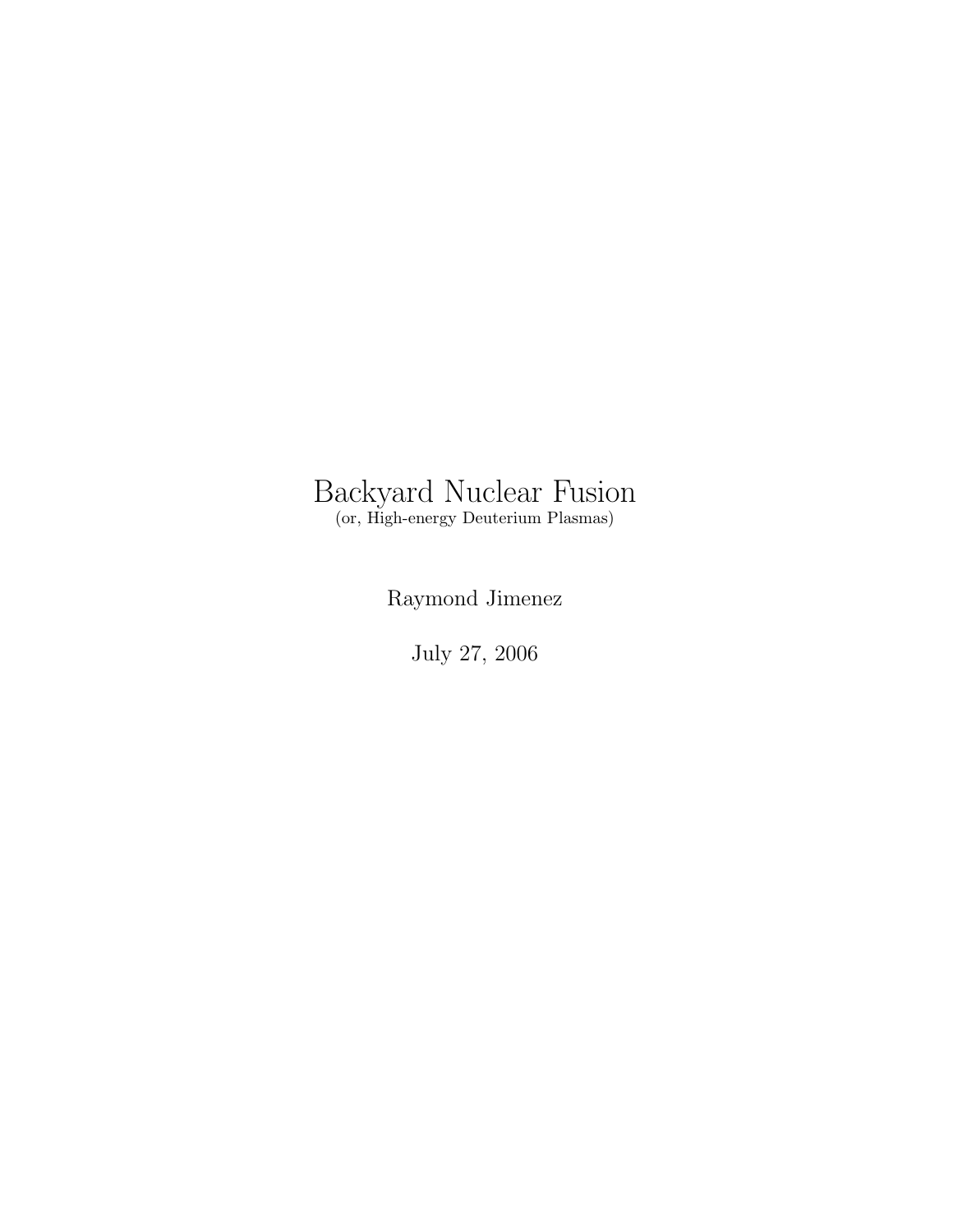# **Contents**

| 1 Nuclear fusion—what is it? | $\overline{2}$ |
|------------------------------|----------------|
| 2 Dangers and risks          | 3              |
| 3 Benefits                   | 5              |
| 4 Why fund it?               | 6              |
| 5 Pictures of other fusors   |                |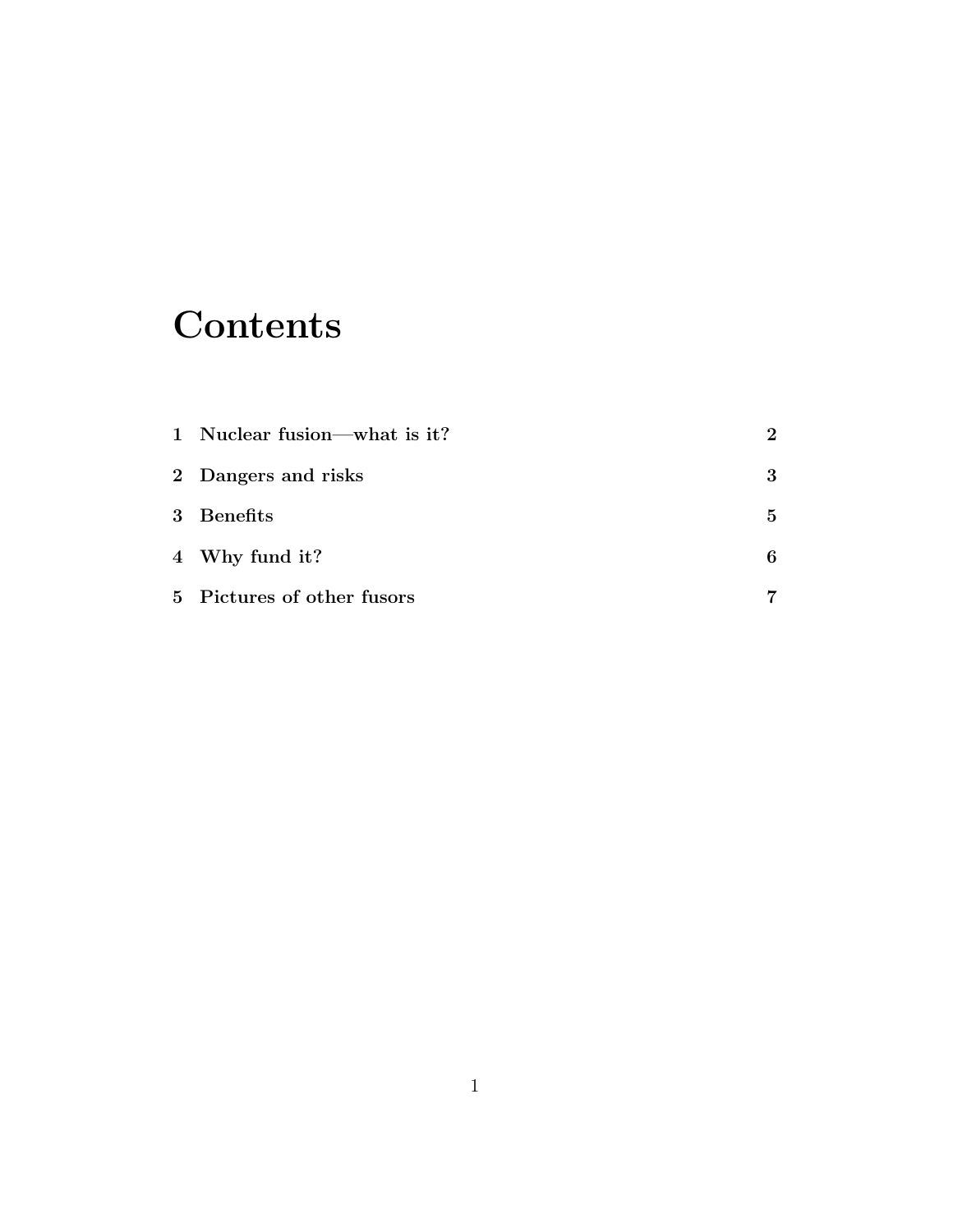# Nuclear fusion—what is it?

Despite sounding rather scary and ominous (not to mention incredibly dangerous), nuclear fusion is a rather simple process. It is basically smashing certain types of atoms together and seeing whether they stick together or not.

This being said, there are two main ways to achieve this goal of accelerating particles into one another:

- 1. Large magnets
- 2. Large amounts of electricity

With my project, I am doing the latter; I'm quite literally using a neon sign transformer to push/attract atoms toward a central core where they collide with one another.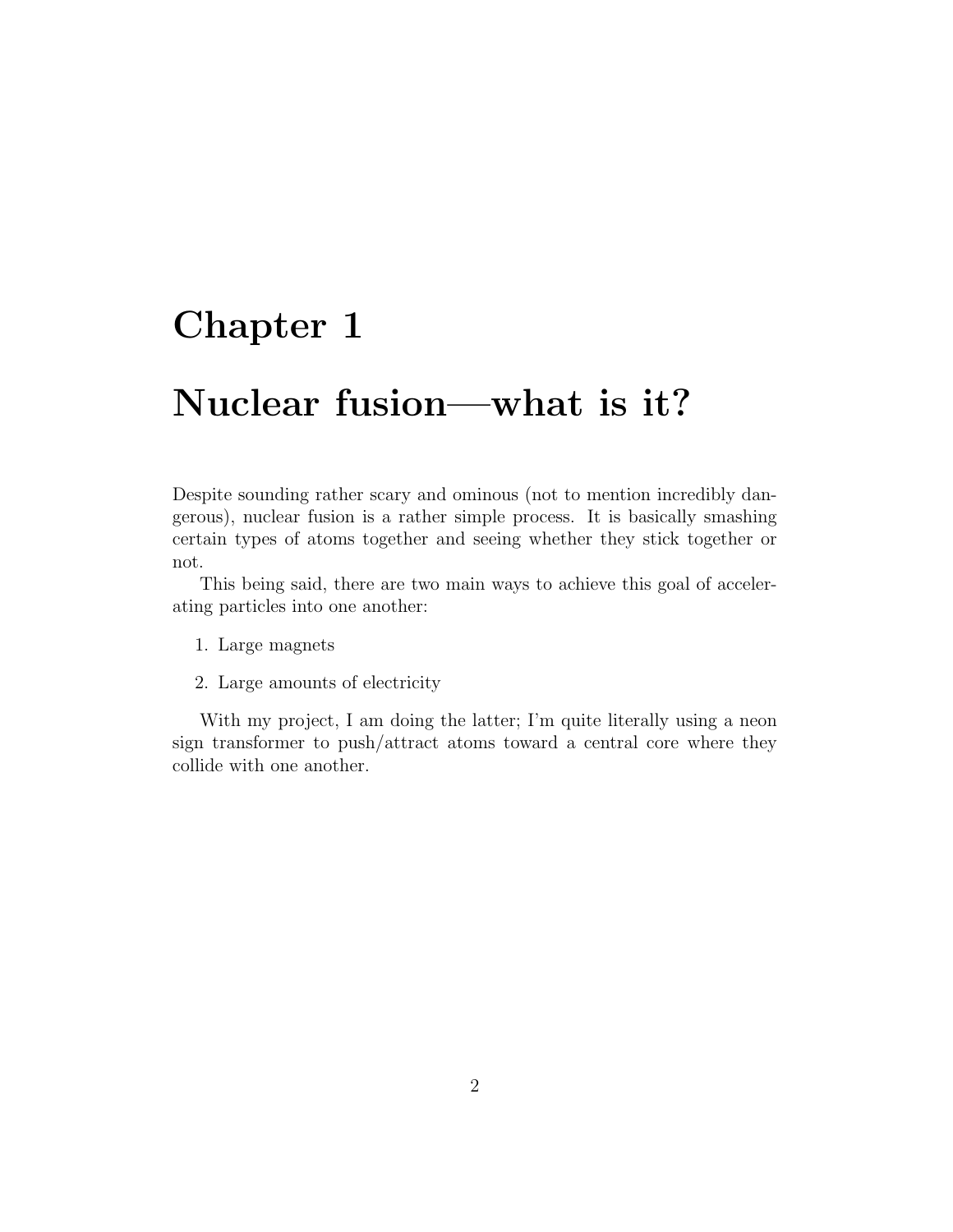### Dangers and risks

There isn't a whole lot of risk involved in the operation. The main enemies are:

- 1. High voltage
- 2. Neutron radiation
- 3. Minute amounts of X-ray radiation

High voltage is a well-studied field, and there's no reason for it to go out of control when proper procedures are followed. The levels of electricity I'm working at can be found in old TVs (the cathode-ray-tube–based ones) as well as neon signs, the both of which operate around us every day without incident.

Neutron radiation is relatively benign, and the flux from a homebuilt reactor is small compared to other sources, such as a professional particle accelerator. It can be stopped by a foot of paraffin wax, but the amounts that I would be producing are harmless and would most likely not affect people at all. Moreover, the reactor can also be operated with very fine level of control over how much of this radiation is produced (if at all); it would be hard, if not impossible to get neutron flux levels high enough to injure or kill a human being.

X-ray radiation is something that's well known to cause problems, but as is the case with neutron radiation, the levels are insignificant or extremely small. Unlike professional X-ray machines, the X-rays emitted by this fusor are at a very low voltage (several magnitudes less), and have much less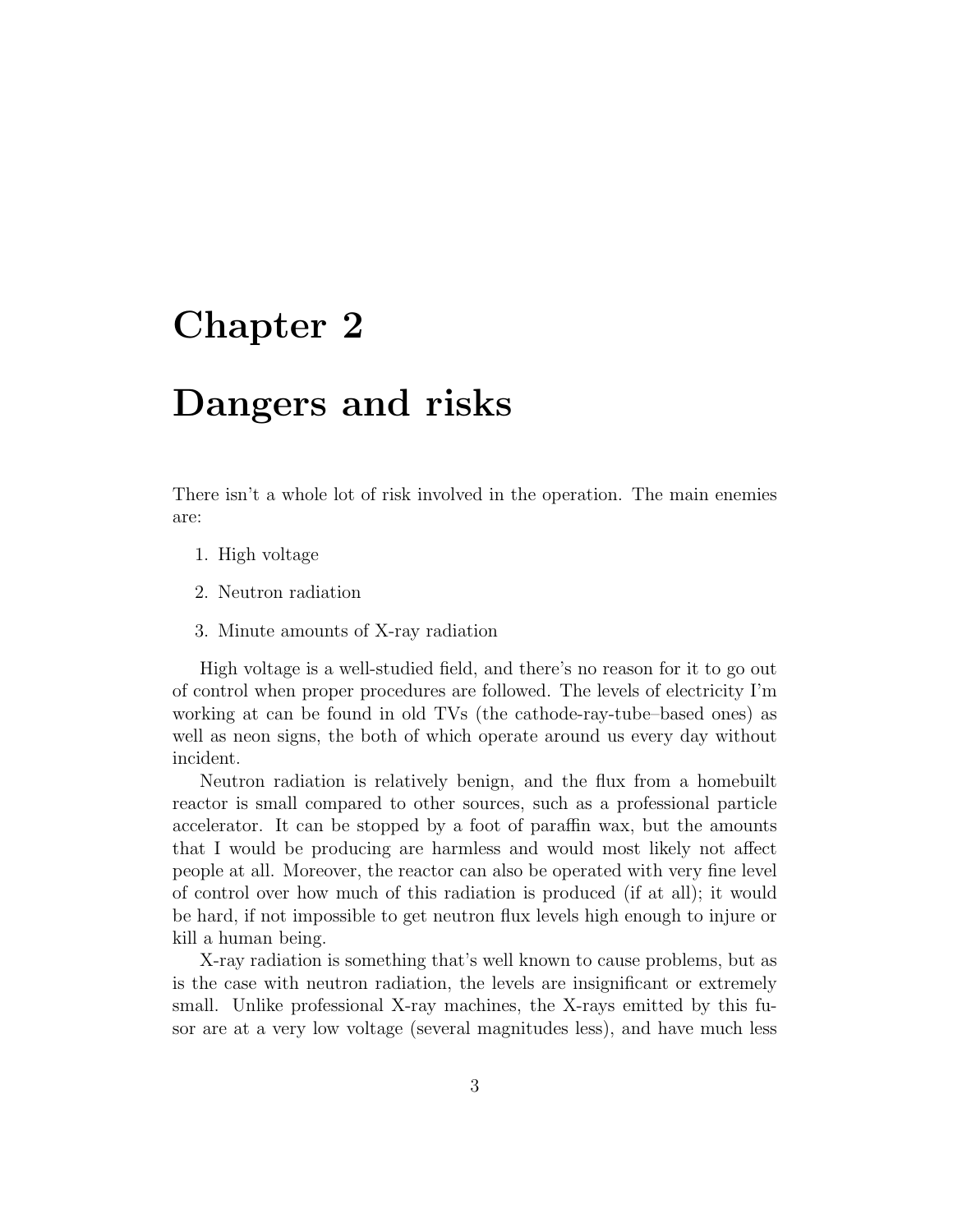penetrating power and means of causing damage. Moreover, these X-rays only come from specific points in the fusor chamber, and can be isolated with shielding easily. Most of the X-rays are blocked by the stainless steel chamber itself.

Moreover, I have discussed this project with several others (including a professor emeritus at Caltech and someone who's built their own fusor before), and they know that the risks are managable and that there wouldn't be any problem with someone my age building one. In fact, Brian McDermott from Massachusetts began building his fusor in freshman year in high school and was completed by the time he graduated.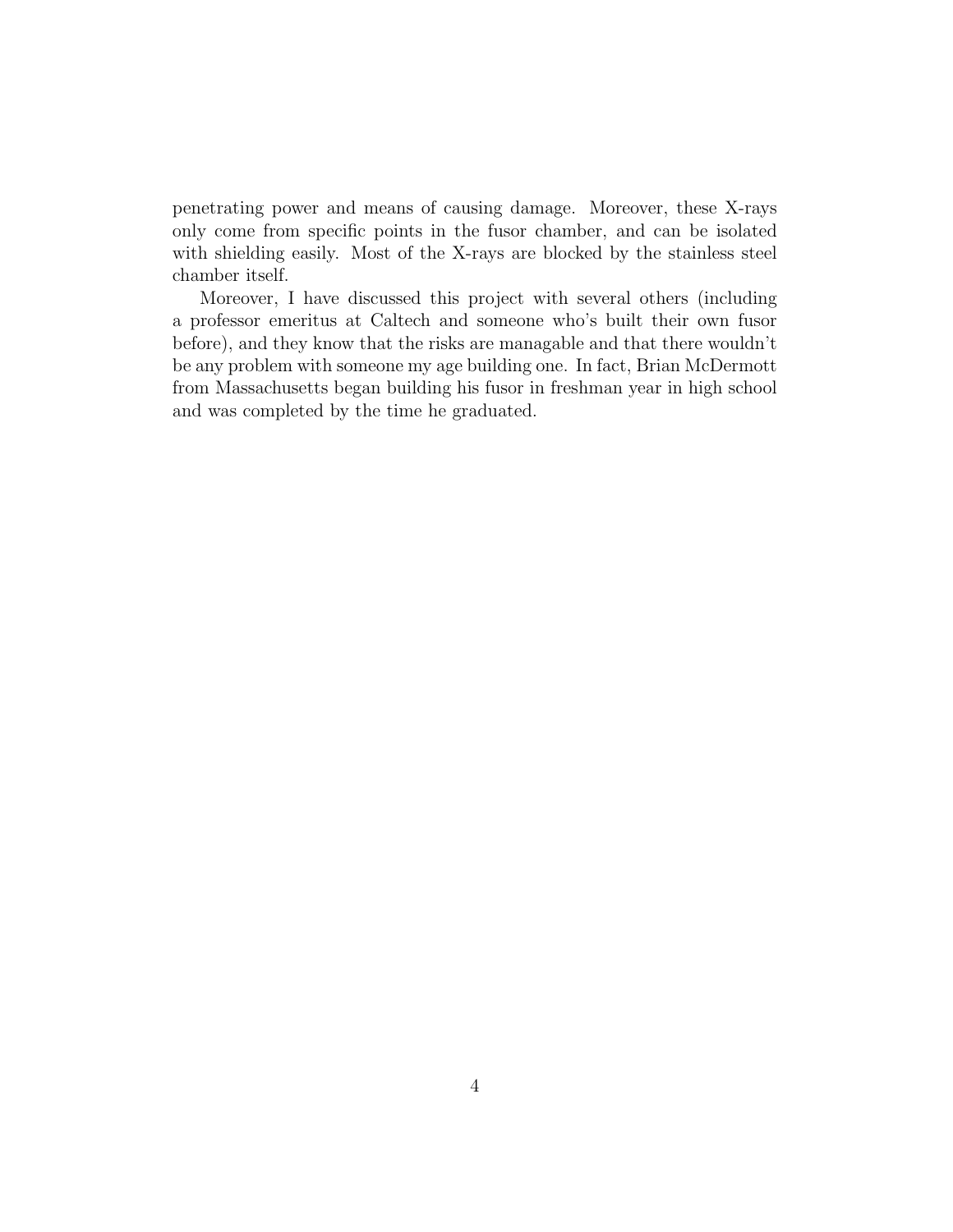# **Benefits**

The benefits far outweigh any possible risks.

Naturally, I'll present this in its operational form to science classes, and if possible, show them how it works as well as do small test runs (the majority of which have highly reduced voltages and X-ray fluxes). It's a first-hand experience of how nuclear fusion works; instead of being an alien concept in a textbook, they'll finally have something to visualize and look at.

Moreover, it shatters the misconception that serious science can only be done by professionals with six or seven figure budgets—there is nothing from preventing them from embarking on their own curious endeavors (say, particle accelerators of the likes of cyclotrons).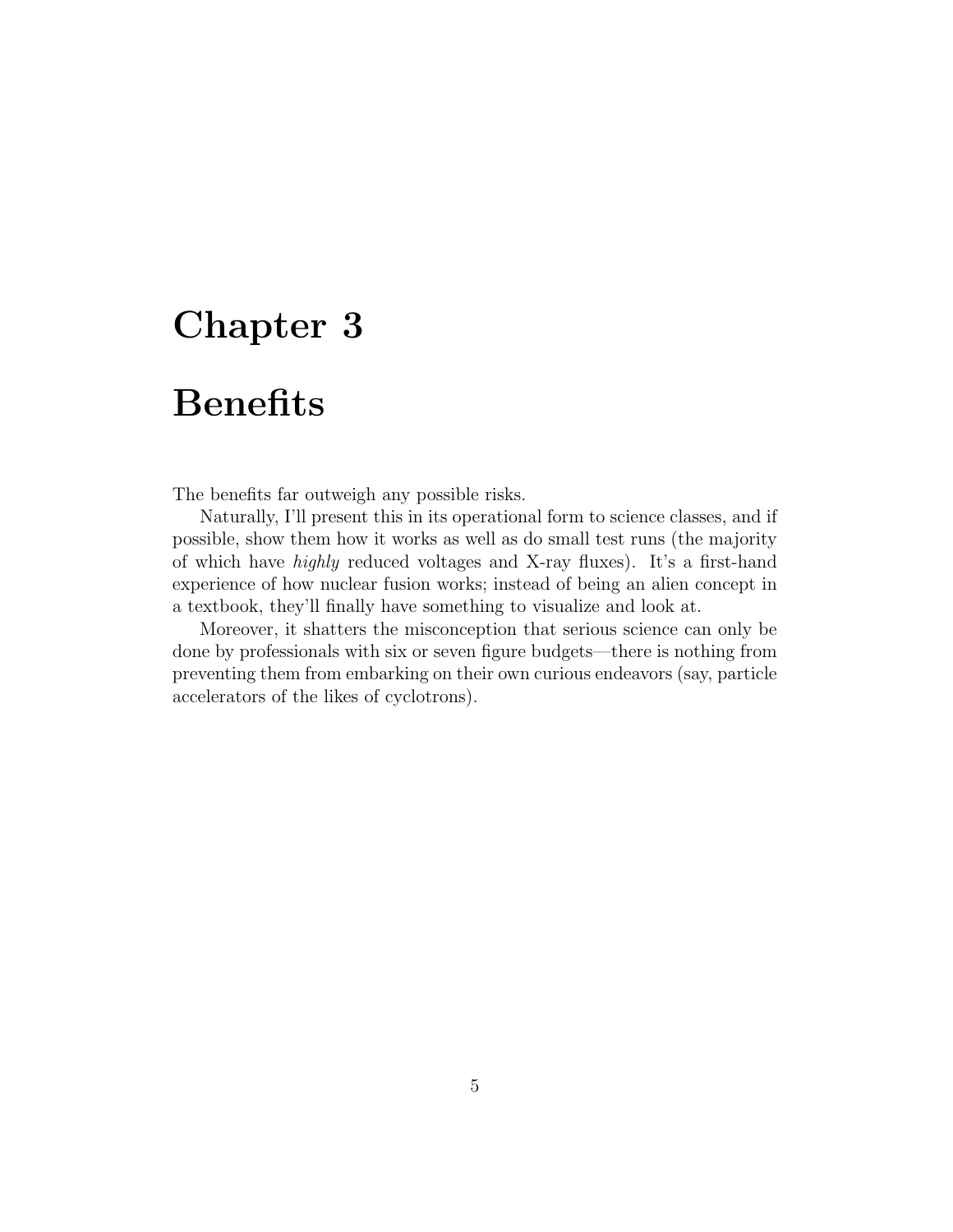# Why fund it?

Right now, the total project has a budget of around two thousand dollars, which can probably be reduced by surplus shopping. Despite the fusor's basic premise of operation, vacuum equipment is precision equipment, and therefore relatively pricy.

I would be glad to present it to Chandler students and show them the inner workings, as well as guide them through how I did it/what similar projects they can attempt if they're interested in this type of particle physics. It's a stepping stone to a grander world—and when built, this will be one of the few portable systems in the country (less than 50 fusors exist in the US, with half of them being demonstrator types unable to actually fuse, the other half being regular lab-based stationary setups). As far as I know, only one other portable cart-like fusor remains in operation: Brian McDermott's on the east coast.

It's a unique project that provides a once-in-a-lifetime experience for students and teachers alike, and it's a project broadens horizons and ignites imaginations.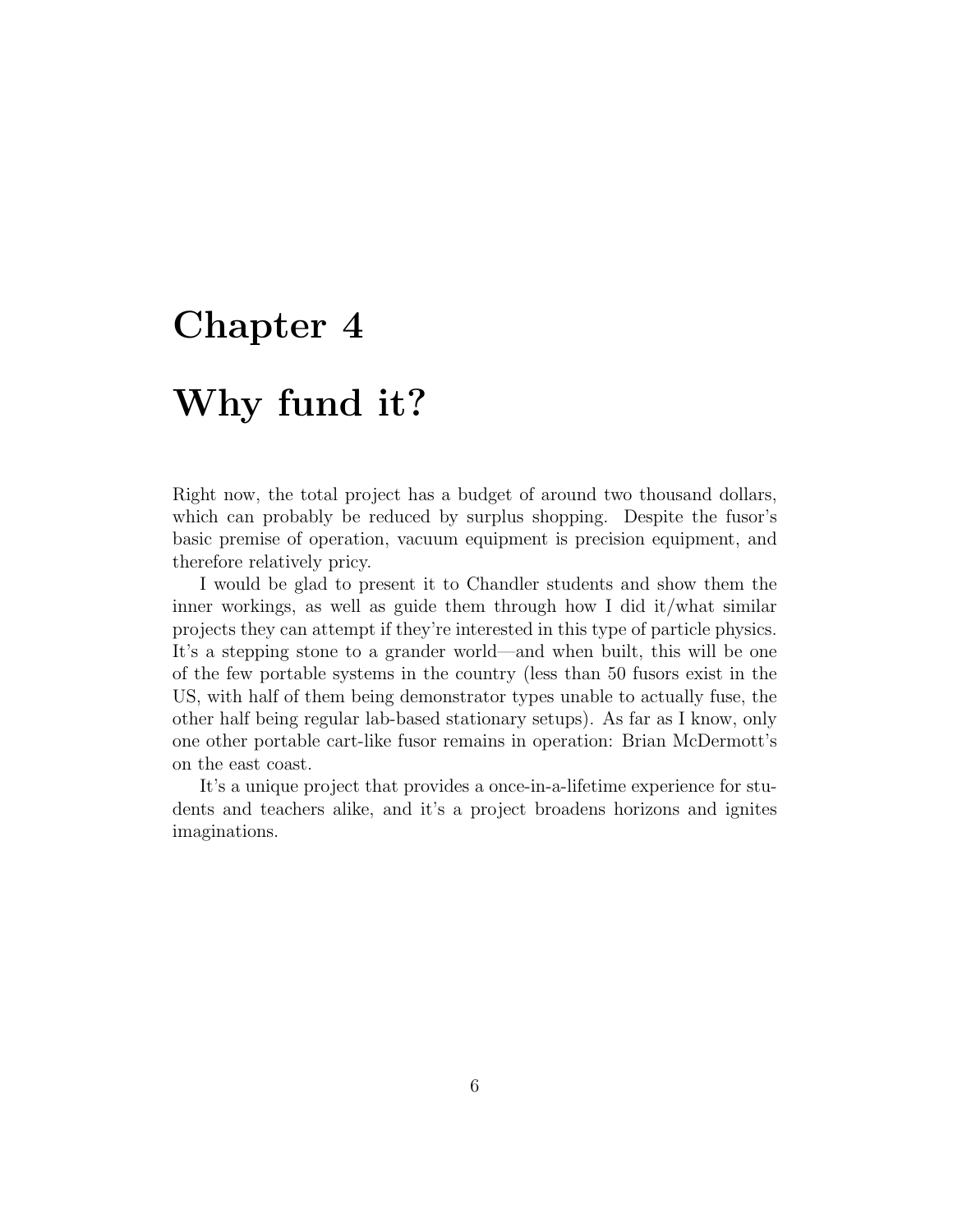Pictures of other fusors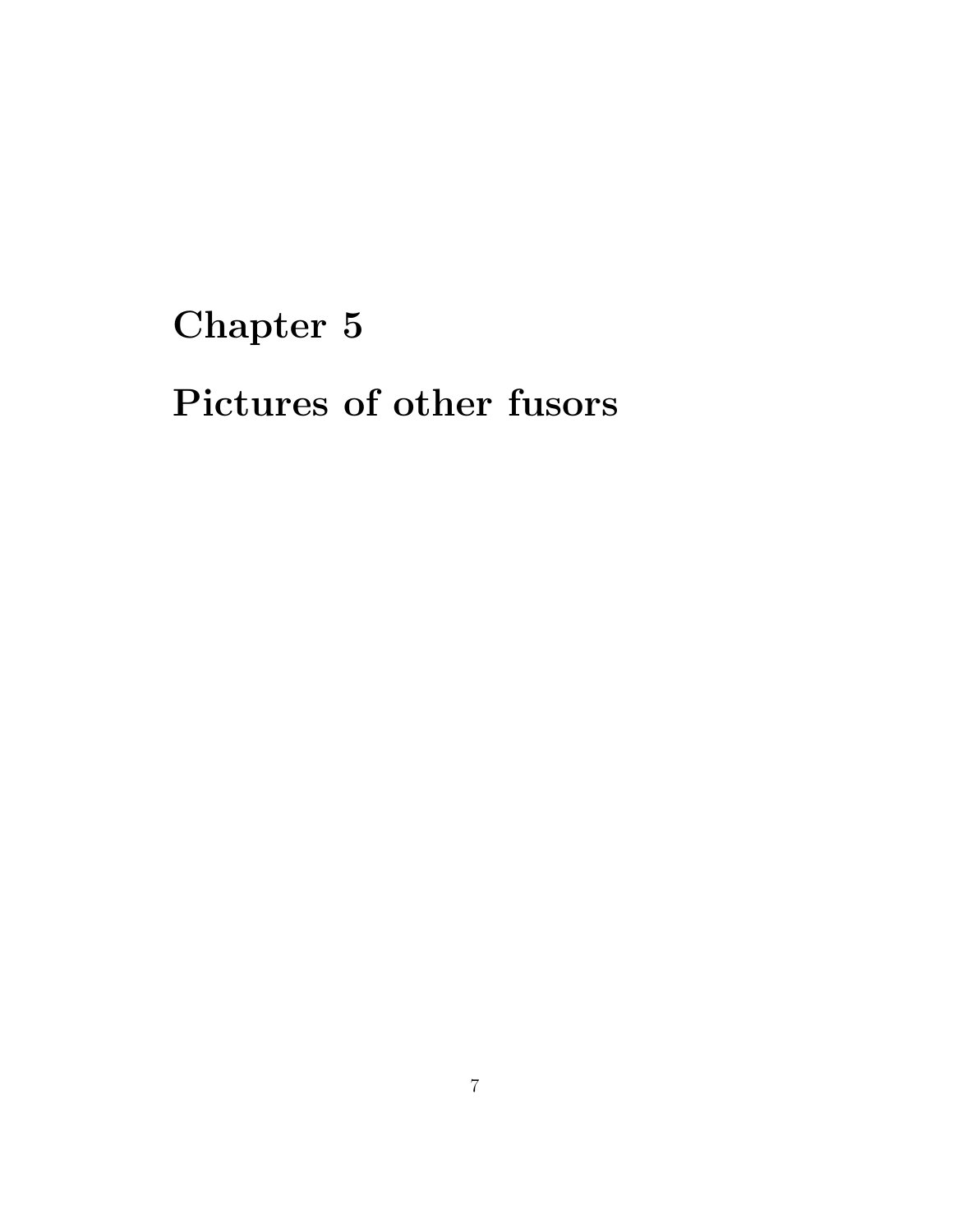

Figure 5.1: Brian McDermott's fusor parts prepped and ready for assembly



Figure 5.2: The first plasma in the fusor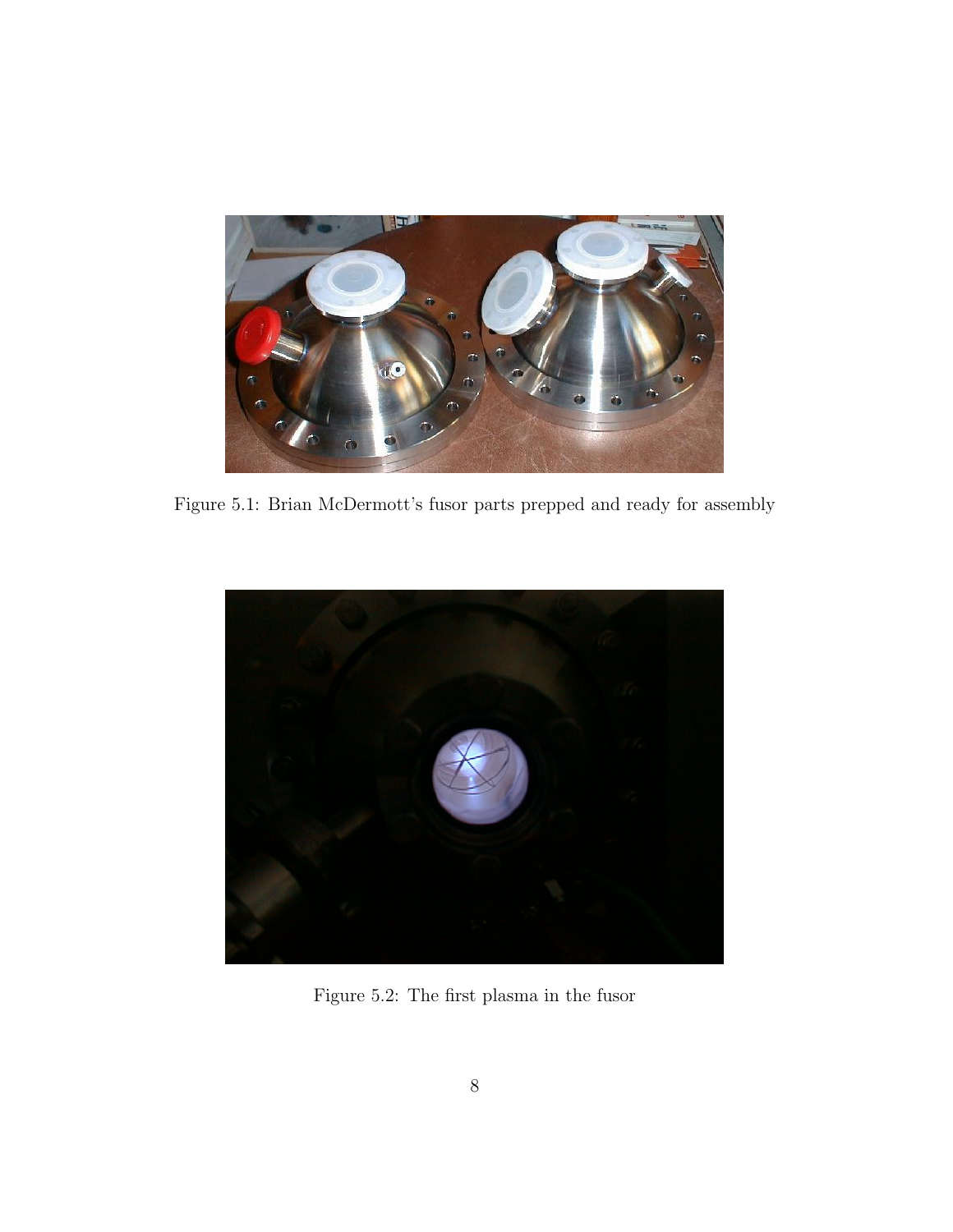

Figure 5.3: A fusing, star-mode plasma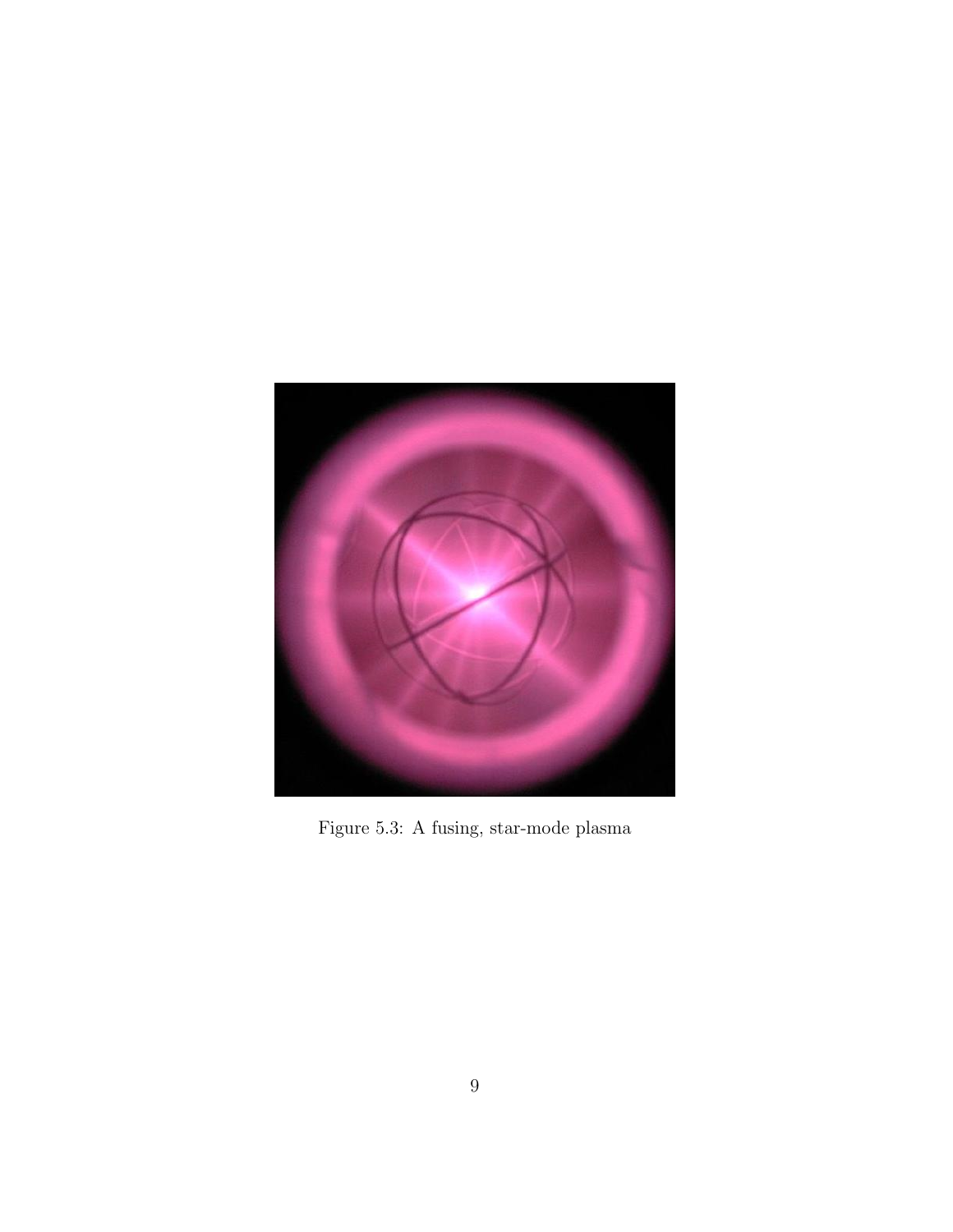

Figure 5.4: Brian McDermott with his fusor in its entirety



Figure 5.5: Richard Hull's fusor setup